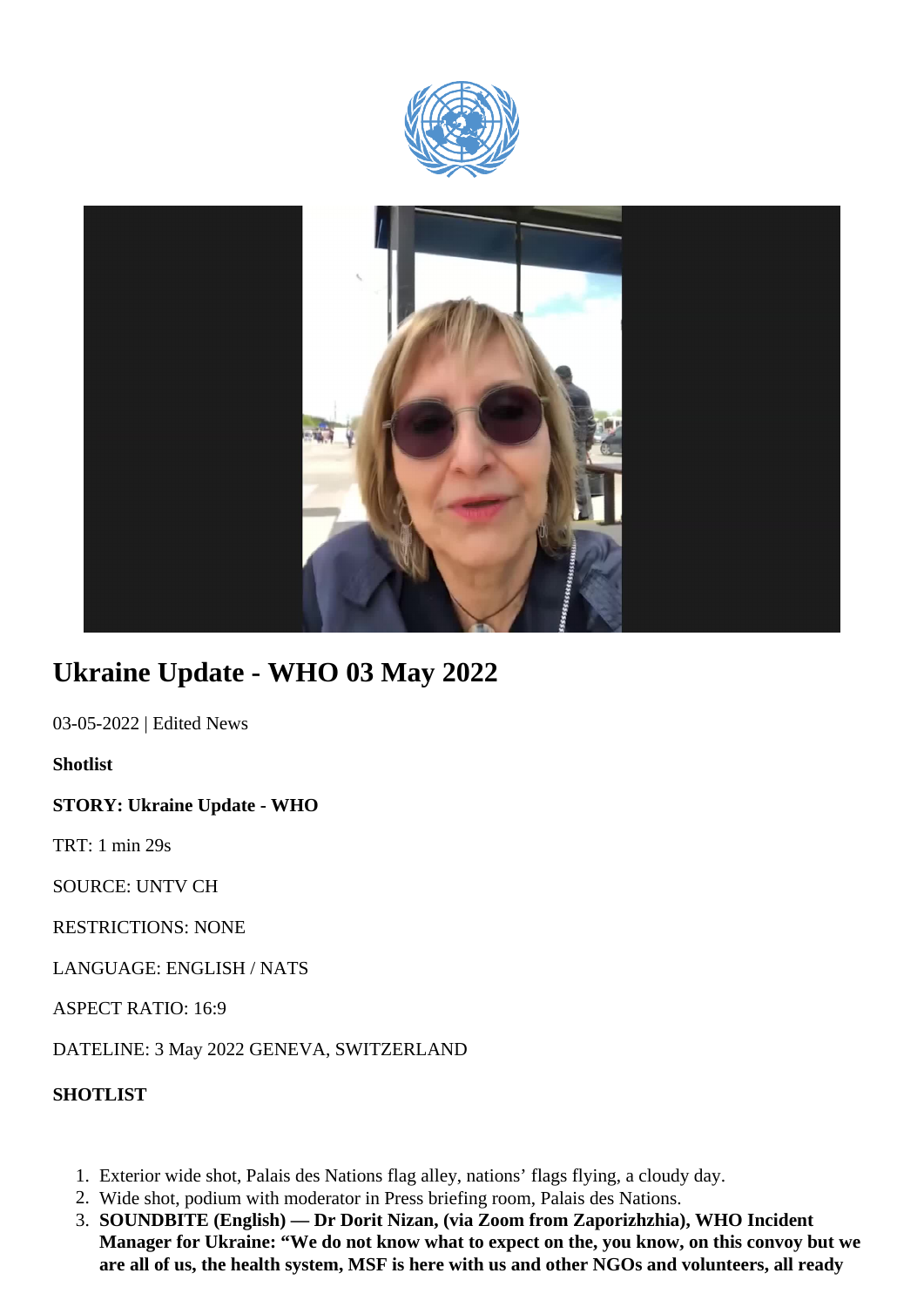**for the, whatever is needed."** 

- 4. Wide shot, podium moderator and large-screen TV showing Dr Nizan speaking via Zoom from Ukraine.
- 5. **SOUNDBITE (English) Dr Dorit Nizan, (via Zoom from Zaporizhzhia), WHO Incident Manager for Ukraine: "We are already receiving people, mainly mothers and children from Mariupol and its vicinity. So these people continue coming and I don't know if you can see in the background, but cars are coming with volunteers from the region here, Zaporizhzhia, that are driving them from the contact line."**
- 6. Medium shot, journalists wearing facemasks checking phone or typing on laptops, TV light panel to rear.
- 7. **SOUNDBITE (English) Dr Dorit Nizan, (via Zoom from Zaporizhzhia), WHO Incident Manager for Ukraine: "Many people left these regions because they are close to the contact line, and they are you know, under fight(ing) and shelling, but many of the health workers stayed to deliver, to help, and those that left are replaced by other health care workers that came from the other areas that were occupied."**
- 8. Medium shot, journalists wearing facemasks, typing on laptops or checking mobile phone.
- 9. Medium shot, journalists wearing facemasks, typing on laptop or taking notes.
- 10. Wide shot, journalists wearing facemasks, typing on laptop or taking notes.